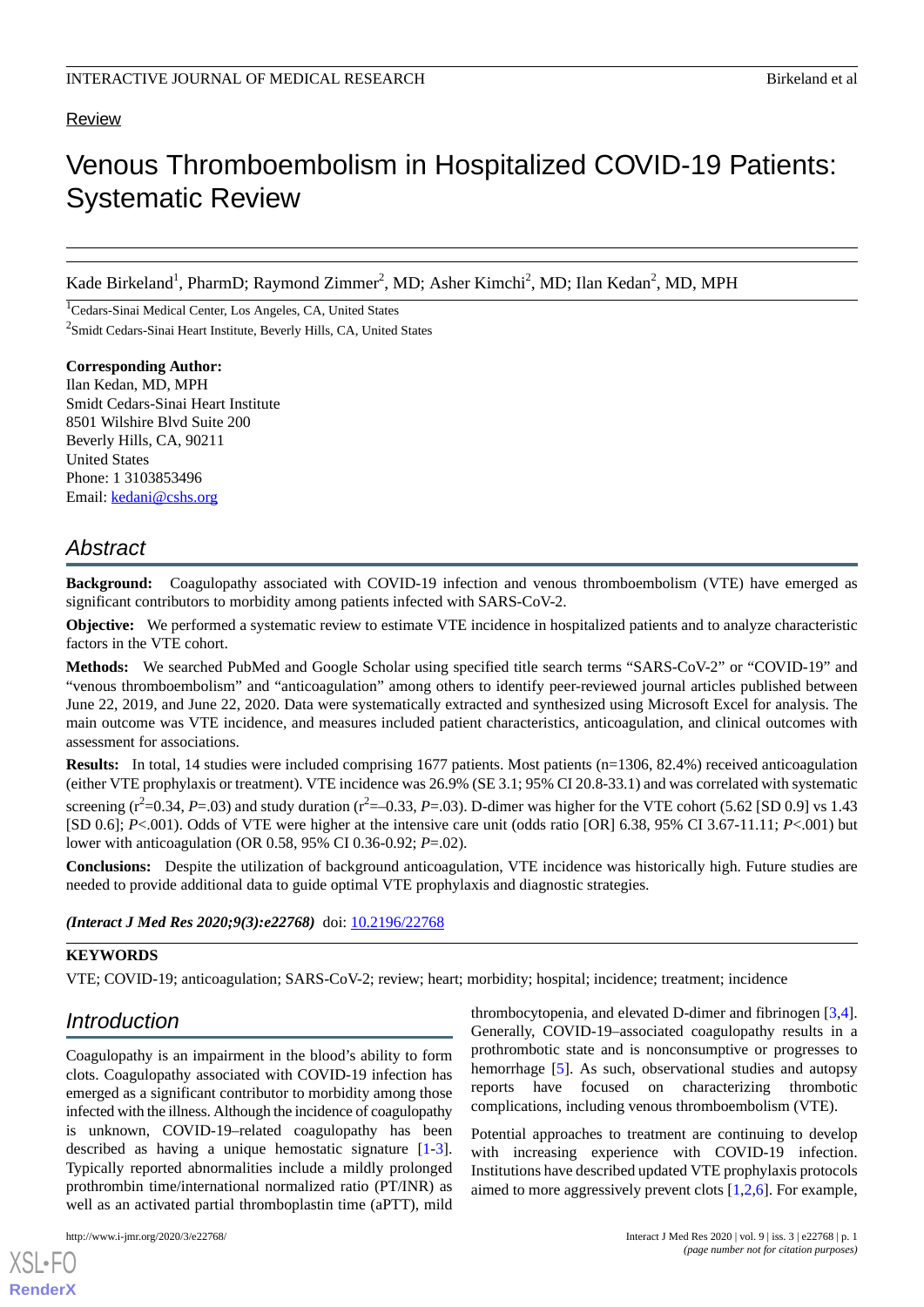some describe utilization of standard dose VTE prophylaxis with unfractionated heparin (eg, unfractionated heparin 5000 units by subcutaneous injection twice daily or three times daily) or low molecular weight heparin (eg, enoxaparin 40 mg by subcutaneous injection every 24 hours) for all patients hospitalized with COVID-19 infection rather than based on risk assessment. Others deploy anticoagulation regimens that are higher intensity compared to standard dose VTE prophylaxis. For example, high dose, low molecular weight heparin (eg, enoxaparin 40 mg by subcutaneous injection every 12 hours) or empiric treatment anticoagulation (eg, unfractionated heparin by intravenous infusion; enoxaparin 1 mg/kg by subcutaneous injection every 12 hours) for high-risk patients, which is variably defined (eg, intensive care unit [ICU] level of care, clinical deterioration, rising d-dimer) and based on historical data in other high-risk populations (eg, bariatric surgery, third trimester pregnancy) [[1,](#page-6-0)[2](#page-6-4),[6\]](#page-6-5). Also, utilization of specific anticoagulation products will vary by country depending on regulatory approval and availability. In fact, early experience indicates that high-risk patients (eg, sepsis-induced coagulopathy score ≥4 or D-dimer >3 times the upper limit of normal [ULN]) are most likely to benefit from VTE prophylaxis [\[7](#page-6-6)]. However, evidence-based treatment protocols are needed to further improve in COVID-19 patients with VTE [[1,](#page-6-0)[2](#page-6-4)].

The mechanism of COVID-19–associated coagulopathy is not fully understood. However, the intense and sustained cytokine-mediated inflammatory response to SARS-CoV-2 infection is likely etiologic. As an example, elevated fibrinogen levels have been found to be associated with elevated interleukin-6 (IL-6) levels, while D-dimer also rises in parallel with C-reactive protein (CRP) [[8\]](#page-6-7). Furthermore, inflammatory markers directly activate the clotting system as does tissue hypoxia, both on top of direct endothelial cell injury and subsequent dysfunction by SARS-CoV-2 cellular entry [[7,](#page-6-6)[9](#page-6-8)].

Serologic markers may be associated with severity of infection and may also be predictors of increased morbidity and coagulopathy. For example, D-dimer is a biomarker that increases as a result of thrombosis (eg, microvascular thrombosis, deep vein thrombosis [DVT], or pulmonary embolism [PE]) or systemic activation of hemostasis (eg, disseminated intravascular coagulation) and is associated with severe COVID-19 and mortality [\[10](#page-6-9)]. Tang et al [\[4](#page-6-2)] demonstrated that D-dimer elevation on admission and rising to at least 3-4 times ULN over the course of the hospital stay was associated with increased mortality. Other hemostatic markers such as PT and aPTT prolongation, elevated fibrinogen degradation product, and low platelets have also been associated with severe COVID-19 and mortality [\[4](#page-6-2),[11\]](#page-6-10). Governing bodies have recommended that D-dimer, PT, platelets, and fibrinogen be measured in patients with COVID-19 infection for risk stratification and prognosis [\[1](#page-6-0)[,2\]](#page-6-4).

We performed a systematic review of VTE in the setting of patients hospitalized with COVID-19 infection and summarized the potential treatment effects in VTE management in these patients. Our aim was to estimate the observed incidence of hospitalized VTE patients and analyze patient characteristics in the VTE cohort.

 $XS$  $\cdot$ FC **[RenderX](http://www.renderx.com/)**

# *Methods*

We performed a systematic literature search in PubMed with the title search terms "COVID-19" or "SARS-CoV-2" or "Novel Coronavirus 2019" and "venous thromboembolism" or "deep vein thrombosis" or "pulmonary embolism" or "thrombosis" or "thromboembolic" or "anticoagulation" or "heparin" or "thromboprophylaxis" to identify primary research studies that report the rate of VTE in patients hospitalized with COVID-19 infection who are treated with standard dose pharmacologic VTE prophylaxis, high dose pharmacologic VTE prophylaxis, treatment dose anticoagulation, no anticoagulation, or no documentation. A supplementary search was performed on Google Scholar using the same search terms and journal article references were reviewed to identify additional studies. Studies of adult populations that were published in a PubMed peer-reviewed journal from June 22, 2019, to June 22, 2020 were included for review. Data were collected for each included study design, population studied, VTE event rate, VTE diagnostic strategy, VTE prophylaxis or treatment strategy, hemostatic lab abnormalities, and clinical outcomes including ICU level of care and survival.

We excluded studies with arterial thrombosis, myocardial infarction or ischemic stroke, pediatric and fetal populations, and reviews, case reports, letters to the editor, or any study that had not yet undergone peer review. Clinical outcomes data for the included studies were pooled, and we conducted a systematic review and meta-analysis with a random effects model to measure a single group summary for VTE incidence as our primary outcome [[12\]](#page-6-11). Confidence intervals were determined by the adjusted Wald method. Secondary outcomes included a single group summary for mortality with the same methodology as the primary outcome and patient demographics with clinical characteristics using descriptive statistics with weighted mean and weighted standard deviation. Assessment of variables associated with VTE incidence was conducted using univariate linear regression and multivariate linear regression. Assessment of binary variables associated with VTE occurrence was conducted using multiple logistic regression. Estimation of differences in continuous variables between patients with VTE and patients without VTE was conducted using the Z test (two samples for weighted means with weighted variance). Data were compiled using Google Sheets (Google LLC) and Microsoft Excel (Microsoft Corp).

The Cedars-Sinai Hospital Institutional Review Board requirement for approval was waived as this is a systematic literature review.

# *Results*

The initial PubMed literature review returned 212 journal articles, of which 12 studies were included in our review. The supplementary Google Scholar and journal article references search identified an additional 2 studies. In total, 14 studies were included in our review [\[6](#page-6-5),[9,](#page-6-8)[13](#page-6-12)-[24\]](#page-7-0) ([Figure 1](#page-2-0)).

Studies included were observational ([Table 1](#page-2-1)) and predominantly based on experience at a single center (single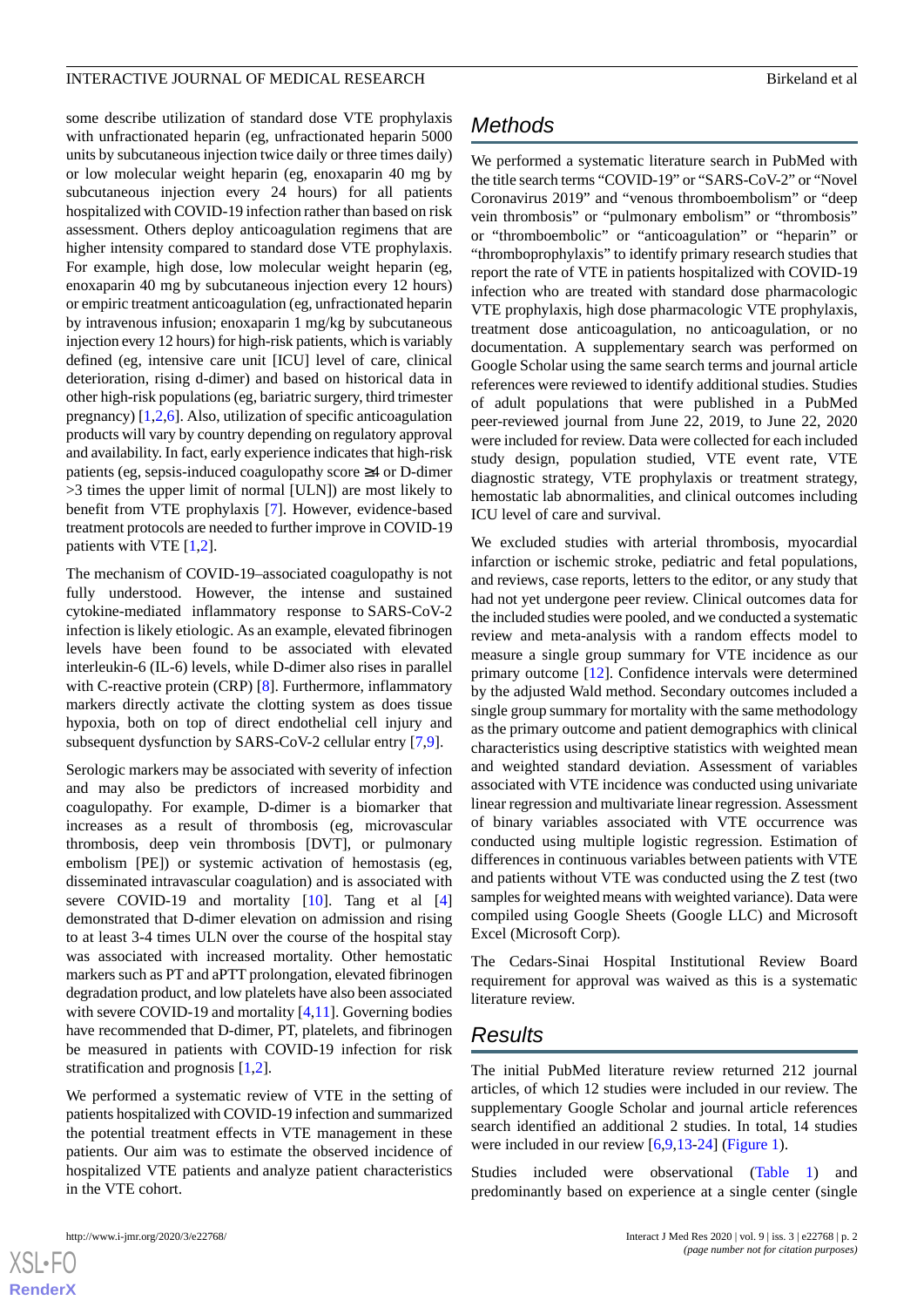center: n=10; multicenter: n=4). The total patient sample size was 1677 (range 26-388) and represented a multinational patient population (China: n=272; France: n=206; Italy: n=415; Netherlands: n=382; Spain: n=156; United States: n=44). The weighted median study duration was 37.2 (SD 17.4) days and 3 studies reported a median length of stay (LOS) (weighted mean LOS 9.5 [SD 1.8 ]days) with patients receiving both ICU

and non-ICU levels of care [\(Table 2\)](#page-3-0). Five studies (n=352) did not report the patient status (eg, discharged alive, expired, or admitted) at completion of the study period. For the other 9 studies, the designations and counts were as follows: nonsurvivors (n=244), discharged alive (n=717), admitted  $(n=369)$ , and unknown  $(n=20)$ .

<span id="page-2-0"></span>**Figure 1.** Study selection flowchart showing inclusion and exclusion criteria.



#### <span id="page-2-1"></span>**Table 1.** Summary of included studies.

| Study                       | Study design                                   | Oxford level of evidence | Sample size, N | Study duration (days) |
|-----------------------------|------------------------------------------------|--------------------------|----------------|-----------------------|
| Lodigiani et al [13]        | Prospective cohort                             | 3                        | 388            | 57                    |
| Llitjos et al $[14]$        | Retrospective historical cohort                | 4                        | 26             | 23                    |
| Wright et al $[15]$         | Retrospective historical cohort                | 4                        | 44             | 29                    |
| Artifoni et al $[16]$       | Retrospective historical cohort                | 4                        | 71             | 16                    |
| Poissy et al $[17]$         | Case series                                    | 4                        | 107            | 33                    |
| Faggiano et al $[18]$       | Retrospective historical cohort                | 4                        | 25             | 14                    |
| Demelo-Rodríguez et al [19] | Prospective cohort                             | $\overline{4}$           | 156            | 14                    |
| Zhang et al $[20]$          | Cross-sectional cohort                         | 4                        | 143            | 31                    |
| Helms et al $[21]$          | Prospective cohort with historical<br>controls | 3                        | 150            | 28                    |
| Voicu et al [22]            | Prospective cohort                             | $\overline{4}$           | 56             | 21                    |
| Ren et al $[23]$            | Cross-sectional cohort                         | $\overline{4}$           | 48             | $\overline{c}$        |
| Middeldorp et al $[6]$      | Prospective cohort                             | 4                        | 198            | 59                    |
| Cui et al $[24]$            | Retrospective historical cohort                | 4                        | 81             | 52                    |
| Klok et al $[9]$            | Retrospective historical cohort                | 4                        | 184            | 29                    |

[XSL](http://www.w3.org/Style/XSL)•FO **[RenderX](http://www.renderx.com/)**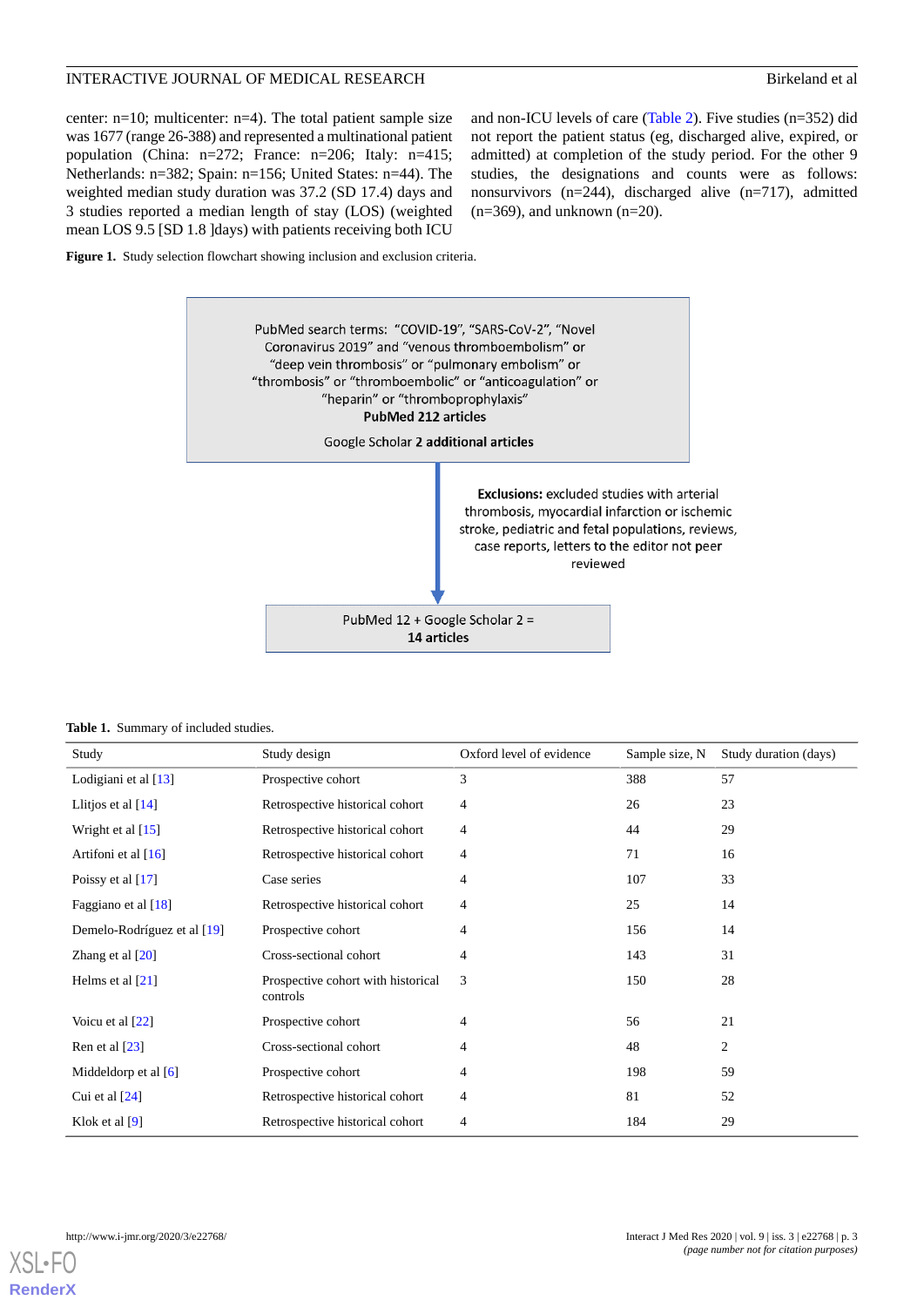#### INTERACTIVE JOURNAL OF MEDICAL RESEARCH BIRKELAND BIRKELAND BIRKELAND BIRKELAND BIRKELAND BIRKELAND

<span id="page-3-0"></span>

| Variable                        | Studies reporting variable | Sample size, N | Weighted mean (SD) |
|---------------------------------|----------------------------|----------------|--------------------|
| Age (years)                     | 12                         | 1514           | 64.2(3.2)          |
| Male                            | 13                         | 1570           | 66.8 $(9.4)^{a}$   |
| Female                          | 13                         | 1570           | 31.2 $(10.0)^a$    |
| BMI $(kg/m^2)$                  | $\overline{4}$             | 339            | 27.7(1.2)          |
| BMI ( $>30 \text{ kg/m}^2$ )    | $\mathbf{1}$               | 362            | 24.1(0)            |
| D-dimer (ug/mL)                 | 11                         | 998            | 2.1(0.9)           |
| Fibrinogen (mg/dL)              | 6                          | 395            | 628.4 (118.3)      |
| Prothrombin time (sec)          | $\mathfrak{Z}$             | 268            | 14.4(0.9)          |
| Platelets $(x10^9/L)$           | $\,8\,$                    | 869            | 232(21.3)          |
| SOFA <sup>b</sup> score         | $\overline{4}$             | 291            | 5.9(3.1)           |
| History of VTE <sup>c</sup>     | 6                          | 1061           | $8.0 (4.5)^{a}$    |
| Pre-existing anticoagulation    | $\overline{4}$             | 796            | $25.0(8.1)^{a}$    |
| ICU <sup>d</sup> level of care  | 14                         | 1677           | 75.8 $(53.4)^{a}$  |
| Invasive mechanical ventilation | $\sqrt{5}$                 | 446            | 76.5 $(55.8)^{a}$  |

<sup>a</sup>Expressed as weighted percentages.

<sup>b</sup>SOFA: sequential organ failure assessment.

<sup>c</sup>VTE: venous thromboembolism.

<sup>d</sup>ICU: intensive care unit.

In total, 13 studies reported utilization of VTE chemoprophylaxis or treatment anticoagulation. Most patients (n=1306, 82.4%) received anticoagulation; 17.6% (n=279) did not. Of the patients who received anticoagulation, standard dose VTE prophylaxis was most common (n=691, 52.9%). Patients were also prescribed high dose VTE prophylaxis (n=84, 6.4%) or treatment anticoagulation (n=197, 15.1%). In 25.6% (n=334) of patients prescribed anticoagulation, the dosage or intensity was not specified. VTE diagnosis was determined by systematic screening in 7 studies, 1 of which also implemented systematic screening for PE. For 7 other studies, VTE was diagnosed by usual practice. Three studies exclusively screened for DVT and did not report PE.

The combined estimate of VTE incidence was 26.9% (SE 3.1; 95% CI 20.8-33.1) ([Figure 2\)](#page-4-0). Occurrence of VTE (n=377) was more often attributed to DVT (n=262) and less often to PE (n=116). The combined estimate of mortality incidence was 24.4% (SE 7.1; 95% CI 10.5-38.2). Absolute values were 244 for nonsurvivors, 717 for discharged alive, 369 for admitted, and 20 for unknown.

Systematic screening for VTE  $(r^2 = .34, P = .03)$  and study duration  $(r<sup>2</sup>=-.33, P=.03)$  were both correlated with VTE incidence. There were no associations with VTE and mortality, percentage of patients prescribed anticoagulation, gender, age, or D-dimer level. Multivariate linear regression for the intensity of VTE prophylaxis and VTE incidence was not significant  $(r^2=0.64;$ F=.25) nor was a model that included the percentage of patients prescribed VTE prophylaxis or anticoagulation, the percentage of patients in the ICU, gender, age, D-dimer level, study duration, and implementation of systematic screening for VTE  $(r^2=.67; F=.58).$ 

Five studies compared clinical characteristics and outcomes for patients with VTE (n=157) to patients without VTE (n=296). D-dimer was significantly increased in patients with VTE compared to patients without VTE (5.62 [SD 0.9] vs 1.43 [SD 0.6]; *P*≤.001). VTE was decreased in patients receiving anticoagulation (either VTE prophylaxis or treatment anticoagulation) (OR .58, 95% CI .36-.92; *P*=.02) and was increased in patients receiving an ICU level of care during their admission (OR 6.38, 95% CI 3.67-1.11; *P*≤.001). There was no difference in VTE rates for nonsurvivors compared to survivors (OR 2.02, 95% CI .98-4.19; *P*=.06) [\(Figure 3\)](#page-4-1).

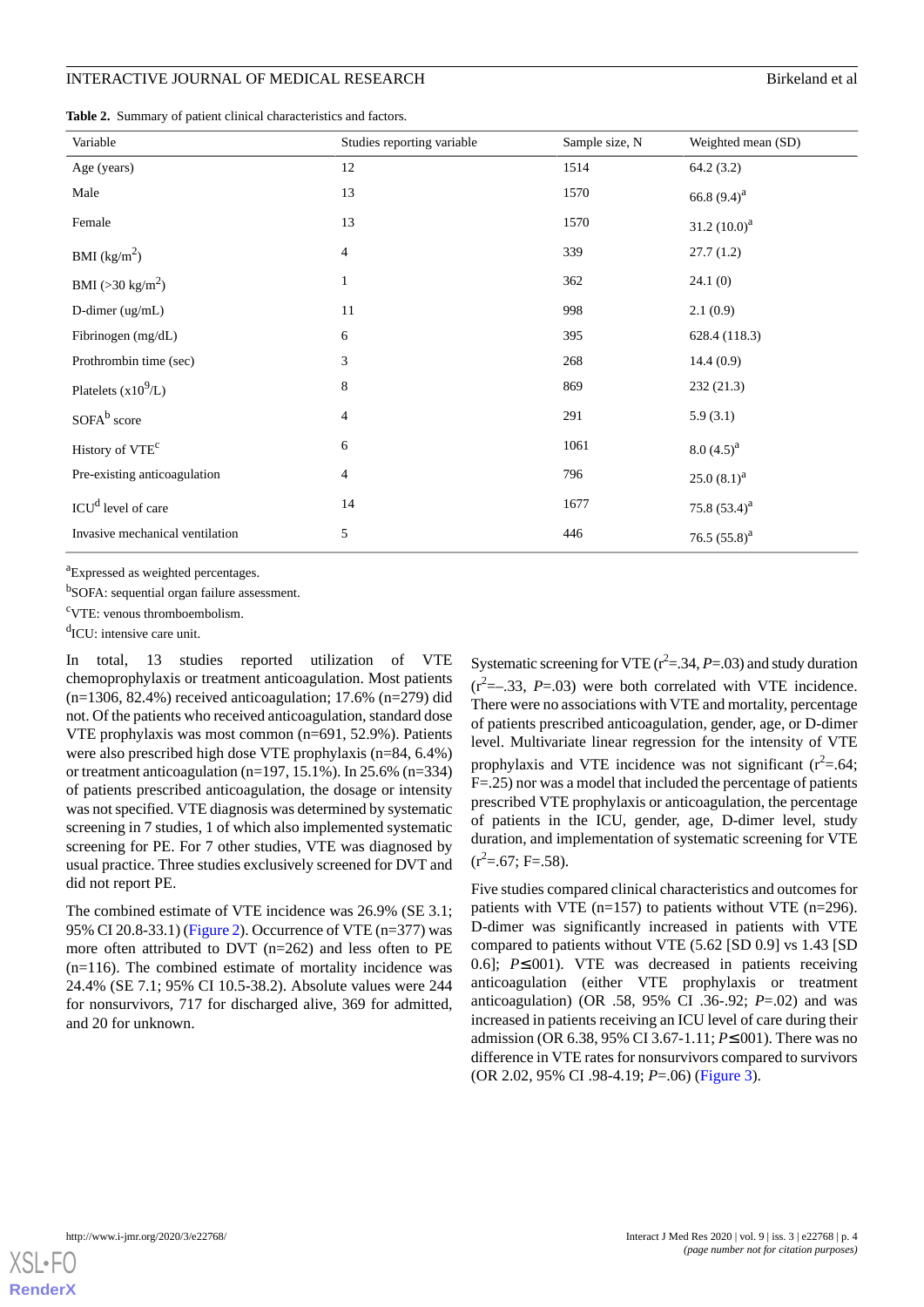<span id="page-4-0"></span>



<span id="page-4-1"></span>**Figure 3.** Forest plot of venous thromboembolism (VTE) with anticoagulation and intensive care unit (ICU) admission. OR: odds ratio.



# *Discussion*

## **Principal Findings**

In this review, we identified and evaluated 14 studies to assess the incidence of VTE in hospitalized patients with COVID-19 [[10\]](#page-6-9). Our estimated VTE incidence of 26.9% is higher than what has been previously described in the placebo arms (VTE 5%-15%) of clinical trials that evaluated VTE prophylaxis in

 $X$ SL•F **[RenderX](http://www.renderx.com/)** medically ill patients, as well as in French controls admitted to the ICU with acute respiratory distress syndrome (4.8%), influenza  $(7.5\%)$  or any cause  $(6.1\%)$   $[2,21]$  $[2,21]$  $[2,21]$  $[2,21]$ . One explanation for this finding may be the consistently elevated coagulopathy associated with COVID-19 infection [[1](#page-6-0)[-3](#page-6-1)]. Although all 14 studies reported VTE incidence, there was variation in sample size, study duration, hospital LOS, level of care, and VTE prophylaxis and diagnostic strategies. Risk factors for VTE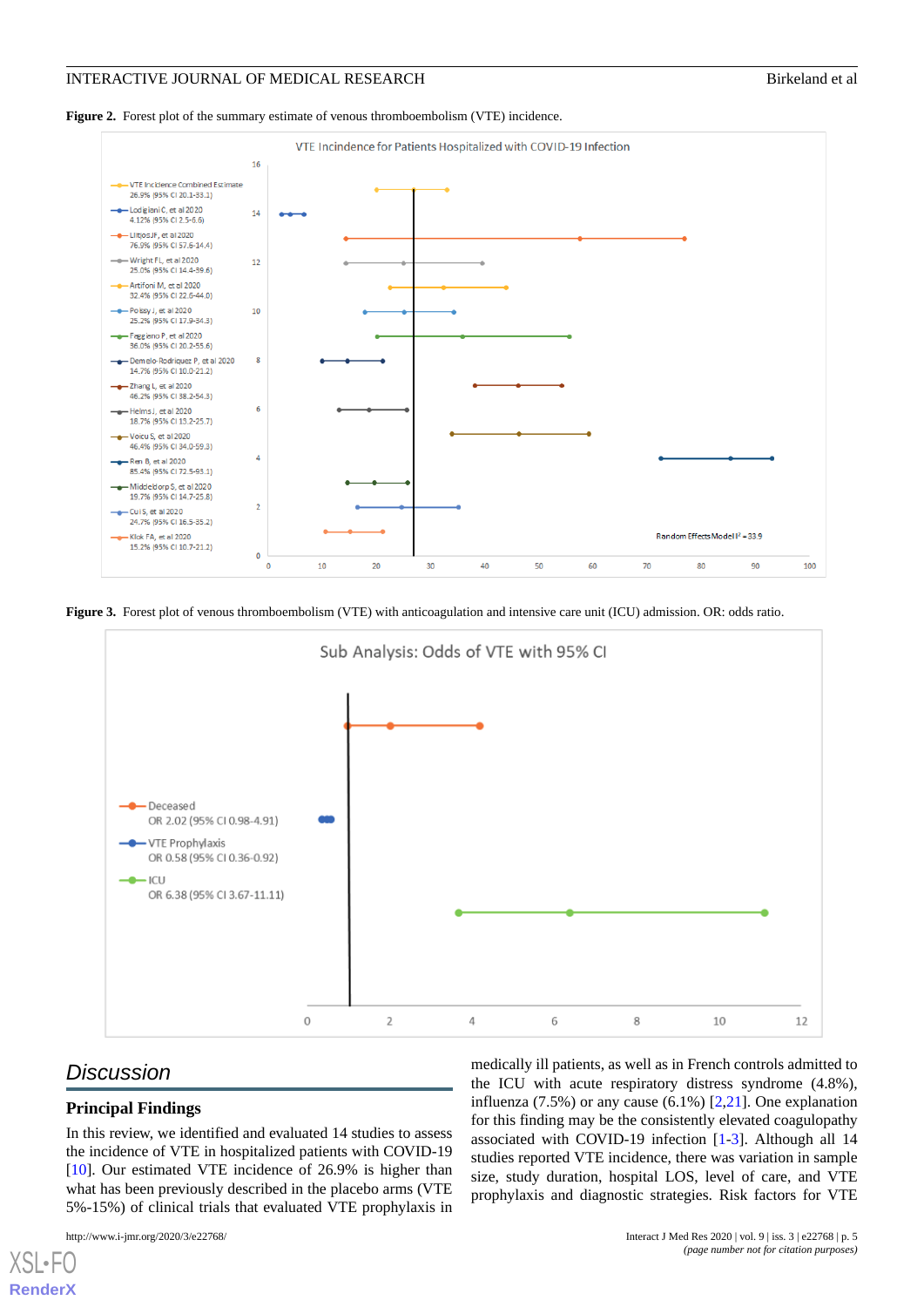were not reported. This may explain the degree of variation among individual studies around the summary estimate as well as the differences in degree of weighted impact. Further, more than a quarter of the patients included in our systematic review were still hospitalized at the time of study completion. Without including the entire duration of hospitalization for COVID-19 patients, the VTE incidence we report may be an underestimate.

Although the patient populations we evaluated encompassed Asia, Europe, and North America, demographics and clinical characteristics were similar and consistent with previous reports for patients with COVID-19 infection [\[10](#page-6-9)]. Accordingly, a high proportion of patients were candidates for anticoagulation and received anticoagulation during their hospitalization. Although the odds of VTE were lower in patients who received anticoagulation, there was no observed association between VTE incidence and anticoagulation intensity. Our review supports the increasingly standard practice of prescribing VTE prophylaxis for hospitalized COVID-19 patients [\[1](#page-6-0),[2\]](#page-6-4). However, future studies will be needed to guide recommendations for the optimal VTE prophylaxis strategy in this cohort of patients. Further research into the pathophysiology of hypercoagulability in these patients may also better inform the most optimal prophylaxis strategy.

In our review, systematic screening for VTE was correlated with VTE incidence. However, the clinical significance of positive studies is unknown (eg, asymptomatic venous clot or superficial venous clot). Study duration was negatively correlated with VTE incidence, which was not expected, likely reflecting heterogeneity in studied patient populations, including severity of illness, LOS, prevalence of VTE risk factors, and anticoagulation and diagnostic strategies.

Five studies reported data for patients with VTE compared to patients without VTE. The D-dimer level was significantly elevated in patients with VTE, which is consistent with previous studies and supports the prognostic value of D-dimer as a serum biomarker for assessing VTE risk in a hospitalized patient with COVID-19 [[1,](#page-6-0)[2](#page-6-4)]. Additionally, the odds of VTE were higher in patients in the ICU and lower in patients on anticoagulation. However, these studies did not specify the intensity of VTE prophylaxis or dosage. No other patient subgroups who may be at increased VTE risk (eg, comorbidities, pregnancy) were identified. There was no difference in mortality in these subgroups of patients, and therefore the impact of VTE on survival remains unknown and likely confounded by differences in patient populations.

The strengths of our analysis are the inclusion of populations from across the globe, overall sample size, and consistency among studies in reporting data for VTE incidence, level of care, and strategies for VTE prophylaxis as well as diagnostic strategy.

There are several noteworthy limitations in our study. First, the studies included in our analysis are observational. Given that there are no randomized clinical trials at this time, it is difficult to eliminate confounding variables when assessing VTE and clinical associations. Furthermore, the included studies are heterogeneous with respect to reporting of patient demographics, clinical characteristics, method of VTE diagnosis, and strategy for anticoagulation. These studies suggest increased incidence of late or delayed VTE risk [\[6](#page-6-5)]. Further, the studies did not consistently report duration of illness, severity of illness, hospital LOS, risk factors for VTE, or presence of other non-VTE indications for anticoagulation. Most importantly, a significant proportion of patients included in our analysis were still hospitalized at the time the study was completed.

Future potential areas of research include arterial thrombosis, hypercoagulability risk factors, occurrence of late-term thrombosis post discharge, and the presence of long-term coagulopathy. As worldwide cases continue to surge, VTE risk in nonhospitalized patients with less acute and nonpneumonia COVID-19 infection also warrant further investigation. Wearable technology is actively being investigated to monitor COVID-19 infection in the community and at home. Examples include the DETECT Health Study, the COVIDENTIFY Study, and the TemPredict Study. A proposed framework exists to develop novel clinical indications for wearable technology, such as early detection of VTE in ambulatory patients based on potential physiologic or wearable markers that could signal increased VTE risk or association. However, feasibility studies would need to be conducted to validate novel use cases [[25\]](#page-7-5).

### **Conclusion**

Coagulopathy associated with COVID-19 infection has emerged as a contributor to morbidity among patients infected with SARS-CoV-2. Early reports demonstrate a significantly increased incidence of VTE. We performed a systematic review to estimate the observed incidence of hospitalized VTE patients with COVID-19 infection. Despite utilization of background VTE prophylaxis and anticoagulation, VTE incidence is historically high. Future studies will provide additional data and generate insights to guide therapeutic decision making and optimize VTE prophylaxis and diagnostic strategies.

### **Authors' Contributions**

KB contributed to project design, literature review, statistical analysis, manuscript writing, and manuscript preparation and editing. RZ participated in manuscript preparation, manuscript writing, and project design. AK participated in manuscript editing. IK contributed to project design and manuscript writing.

#### **Conflicts of Interest**

None declared.

#### **References**

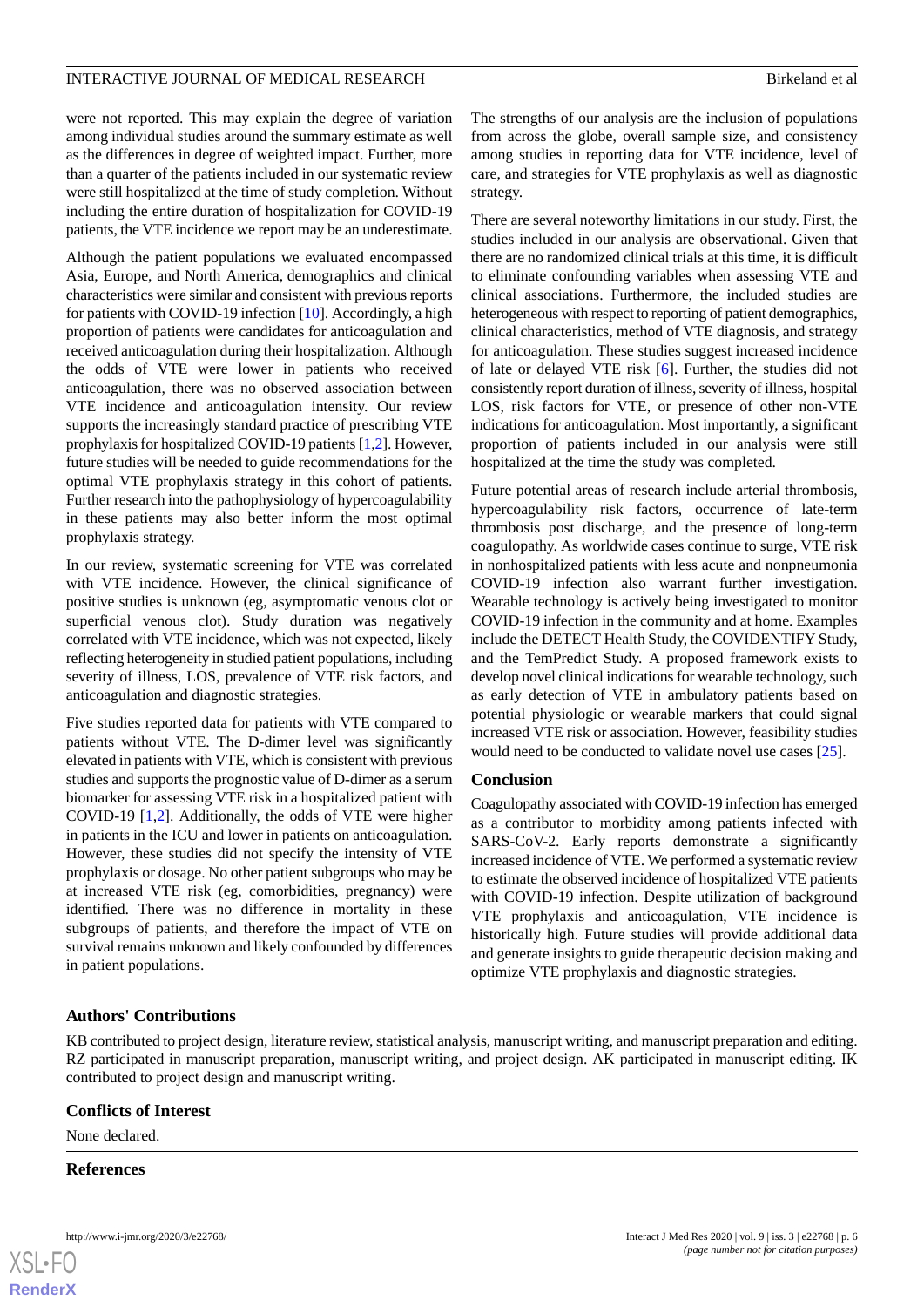- <span id="page-6-0"></span>1. Thachil J, Tang N, Gando S, Falanga A, Cattaneo M, Levi M, et al. ISTH interim guidance on recognition and management of coagulopathy in COVID-19. J Thromb Haemost 2020 May;18(5):1023-1026 [[FREE Full text](https://doi.org/10.1111.jth.14810)] [doi: [10.1111/jth.14810](http://dx.doi.org/10.1111/jth.14810)] [Medline: [32338827](http://www.ncbi.nlm.nih.gov/entrez/query.fcgi?cmd=Retrieve&db=PubMed&list_uids=32338827&dopt=Abstract)]
- <span id="page-6-4"></span>2. Barnes GD, Burnett A, Allen A, Blumenstein M, Clark NP, Cuker A, et al. Thromboembolism and anticoagulant therapy during the COVID-19 pandemic: interim clinical guidance from the anticoagulation forum. J Thromb Thrombolysis 2020 Jul;50(1):72-81 [[FREE Full text\]](http://europepmc.org/abstract/MED/32440883) [doi: [10.1007/s11239-020-02138-z\]](http://dx.doi.org/10.1007/s11239-020-02138-z) [Medline: [32440883\]](http://www.ncbi.nlm.nih.gov/entrez/query.fcgi?cmd=Retrieve&db=PubMed&list_uids=32440883&dopt=Abstract)
- <span id="page-6-1"></span>3. Bikdeli B, Madhavan MV, Jimenez D, Chuich T, Dreyfus I, Driggin E, Global COVID-19 Thrombosis Collaborative Group' Endorsed by the ISTH, NATF, ESVM, the IUA, Supported by the ESC Working Group on Pulmonary CirculationRight Ventricular Function. COVID-19 and Thrombotic or Thromboembolic Disease: Implications for Prevention, Antithrombotic Therapy, and Follow-Up: JACC State-of-the-Art Review. J Am Coll Cardiol 2020 Jun 16;75(23):2950-2973 [[FREE Full](http://europepmc.org/abstract/MED/32311448) [text](http://europepmc.org/abstract/MED/32311448)] [doi: [10.1016/j.jacc.2020.04.031\]](http://dx.doi.org/10.1016/j.jacc.2020.04.031) [Medline: [32311448\]](http://www.ncbi.nlm.nih.gov/entrez/query.fcgi?cmd=Retrieve&db=PubMed&list_uids=32311448&dopt=Abstract)
- <span id="page-6-3"></span><span id="page-6-2"></span>4. Tang N, Li D, Wang X, Sun Z. Abnormal coagulation parameters are associated with poor prognosis in patients with novel coronavirus pneumonia. J Thromb Haemost 2020 Apr;18(4):844-847 [[FREE Full text\]](http://europepmc.org/abstract/MED/32073213) [doi: [10.1111/jth.14768\]](http://dx.doi.org/10.1111/jth.14768) [Medline: [32073213](http://www.ncbi.nlm.nih.gov/entrez/query.fcgi?cmd=Retrieve&db=PubMed&list_uids=32073213&dopt=Abstract)]
- <span id="page-6-5"></span>5. Ranucci M, Ballotta A, Di Dedda U, Bayshnikova E, Dei Poli M, Resta M, et al. The procoagulant pattern of patients with COVID-19 acute respiratory distress syndrome. J Thromb Haemost 2020 Jul 06;18(7):1747-1751. [doi: [10.1111/jth.14854](http://dx.doi.org/10.1111/jth.14854)] [Medline: [32302448](http://www.ncbi.nlm.nih.gov/entrez/query.fcgi?cmd=Retrieve&db=PubMed&list_uids=32302448&dopt=Abstract)]
- <span id="page-6-6"></span>6. Middeldorp S, Coppens M, van Haaps TF, Foppen M, Vlaar AP, Müller MCA, et al. Incidence of venous thromboembolism in hospitalized patients with COVID-19. J Thromb Haemost 2020 Aug;18(8):1995-2002 [\[FREE Full text\]](https://doi.org/10.1111/jth.14888) [doi: [10.1111/jth.14888\]](http://dx.doi.org/10.1111/jth.14888) [Medline: [32369666\]](http://www.ncbi.nlm.nih.gov/entrez/query.fcgi?cmd=Retrieve&db=PubMed&list_uids=32369666&dopt=Abstract)
- <span id="page-6-7"></span>7. Tang N, Bai H, Chen X, Gong J, Li D, Sun Z. Anticoagulant treatment is associated with decreased mortality in severe coronavirus disease 2019 patients with coagulopathy. J Thromb Haemost 2020 May;18(5):1094-1099 [\[FREE Full text\]](https://doi.org/10.1186/1756-0500-5-52) [doi: [10.1111/jth.14817](http://dx.doi.org/10.1111/jth.14817)] [Medline: [32220112](http://www.ncbi.nlm.nih.gov/entrez/query.fcgi?cmd=Retrieve&db=PubMed&list_uids=32220112&dopt=Abstract)]
- <span id="page-6-8"></span>8. Lee A, Connor J, Bauman KL. COVID-19 and Coagulopathy: Frequently Asked Questions. hematology.org. 2020 Apr. URL: <https://www.hematology.org/covid-19/covid-19-and-coagulopathy> [accessed 2020-06-22]
- <span id="page-6-9"></span>9. Klok F, Kruip M, van der Meer N, Arbous M, Gommers D, Kant K, et al. Incidence of thrombotic complications in critically ill ICU patients with COVID-19. Thromb Res 2020 Jul;191:145-147 [\[FREE Full text\]](http://europepmc.org/abstract/MED/32291094) [doi: [10.1016/j.thromres.2020.04.013\]](http://dx.doi.org/10.1016/j.thromres.2020.04.013) [Medline: [32291094](http://www.ncbi.nlm.nih.gov/entrez/query.fcgi?cmd=Retrieve&db=PubMed&list_uids=32291094&dopt=Abstract)]
- <span id="page-6-10"></span>10. Zhou F, Yu T, Du R, Fan G, Liu Y, Liu Z, et al. Clinical course and risk factors for mortality of adult inpatients with COVID-19 in Wuhan, China: a retrospective cohort study. The Lancet 2020 Mar;395(10229):1054-1062. [doi: [10.1016/s0140-6736\(20\)30566-3](http://dx.doi.org/10.1016/s0140-6736(20)30566-3)]
- <span id="page-6-11"></span>11. Lippi G, Plebani M, Henry B. Thrombocytopenia is associated with severe coronavirus disease 2019 (COVID-19) infections: A meta-analysis. Clin Chim Acta 2020 Jul;506:145-148 [[FREE Full text](http://europepmc.org/abstract/MED/32178975)] [doi: [10.1016/j.cca.2020.03.022\]](http://dx.doi.org/10.1016/j.cca.2020.03.022) [Medline: [32178975](http://www.ncbi.nlm.nih.gov/entrez/query.fcgi?cmd=Retrieve&db=PubMed&list_uids=32178975&dopt=Abstract)]
- <span id="page-6-13"></span><span id="page-6-12"></span>12. Neyeloff J, Fuchs S, Moreira L. Meta-analyses and Forest plots using a microsoft excel spreadsheet: step-by-step guide focusing on descriptive data analysis. BMC Res Notes 2012 Jan 20;5:52-58 [[FREE Full text](https://bmcresnotes.biomedcentral.com/articles/10.1186/1756-0500-5-52)] [doi: [10.1186/1756-0500-5-52\]](http://dx.doi.org/10.1186/1756-0500-5-52) [Medline: [22264277](http://www.ncbi.nlm.nih.gov/entrez/query.fcgi?cmd=Retrieve&db=PubMed&list_uids=22264277&dopt=Abstract)]
- <span id="page-6-14"></span>13. Lodigiani C, Iapichino G, Carenzo L, Cecconi M, Ferrazzi P, Sebastian T, Humanitas COVID-19 Task Force. Venous and arterial thromboembolic complications in COVID-19 patients admitted to an academic hospital in Milan, Italy. Thromb Res 2020 Jul;191:9-14 [[FREE Full text](http://europepmc.org/abstract/MED/32353746)] [doi: [10.1016/j.thromres.2020.04.024](http://dx.doi.org/10.1016/j.thromres.2020.04.024)] [Medline: [32353746\]](http://www.ncbi.nlm.nih.gov/entrez/query.fcgi?cmd=Retrieve&db=PubMed&list_uids=32353746&dopt=Abstract)
- <span id="page-6-15"></span>14. Llitjos J, Leclerc M, Chochois C, Monsallier J, Ramakers M, Auvray M, et al. High incidence of venous thromboembolic events in anticoagulated severe COVID-19 patients. J Thromb Haemost 2020 Jul;18(7):1743-1746 [[FREE Full text](http://europepmc.org/abstract/MED/32320517)] [doi: [10.1111/jth.14869\]](http://dx.doi.org/10.1111/jth.14869) [Medline: [32320517\]](http://www.ncbi.nlm.nih.gov/entrez/query.fcgi?cmd=Retrieve&db=PubMed&list_uids=32320517&dopt=Abstract)
- <span id="page-6-16"></span>15. Wright FL, Vogler TO, Moore EE, Moore HB, Wohlauer MV, Urban S, et al. Fibrinolysis Shutdown Correlation with Thromboembolic Events in Severe COVID-19 Infection. J Am Coll Surg 2020 Aug;231(2):193-203.e1 [[FREE Full text](http://europepmc.org/abstract/MED/32422349)] [doi: [10.1016/j.jamcollsurg.2020.05.007](http://dx.doi.org/10.1016/j.jamcollsurg.2020.05.007)] [Medline: [32422349\]](http://www.ncbi.nlm.nih.gov/entrez/query.fcgi?cmd=Retrieve&db=PubMed&list_uids=32422349&dopt=Abstract)
- <span id="page-6-17"></span>16. Artifoni M, Danic G, Gautier G, Gicquel P, Boutoille D, Raffi F, et al. Systematic assessment of venous thromboembolism in COVID-19 patients receiving thromboprophylaxis: incidence and role of D-dimer as predictive factors. J Thromb Thrombolysis 2020 Jul;50(1):211-216 [\[FREE Full text\]](http://europepmc.org/abstract/MED/32451823) [doi: [10.1007/s11239-020-02146-z](http://dx.doi.org/10.1007/s11239-020-02146-z)] [Medline: [32451823](http://www.ncbi.nlm.nih.gov/entrez/query.fcgi?cmd=Retrieve&db=PubMed&list_uids=32451823&dopt=Abstract)]
- <span id="page-6-18"></span>17. Poissy J, Goutay J, Caplan M, Parmentier E, Duburcq T, Lassalle F, Lille ICU Haemostasis COVID-19 Group. Pulmonary Embolism in Patients With COVID-19: Awareness of an Increased Prevalence. Circulation 2020 Jul 14;142(2):184-186. [doi: [10.1161/CIRCULATIONAHA.120.047430](http://dx.doi.org/10.1161/CIRCULATIONAHA.120.047430)] [Medline: [32330083\]](http://www.ncbi.nlm.nih.gov/entrez/query.fcgi?cmd=Retrieve&db=PubMed&list_uids=32330083&dopt=Abstract)
- 18. Faggiano P, Bonelli A, Paris S, Milesi G, Bisegna S, Bernardi N, et al. Acute pulmonary embolism in COVID-19 disease: Preliminary report on seven patients. Int J Cardiol 2020 Aug 15;313:129-131 [\[FREE Full text\]](http://europepmc.org/abstract/MED/32471650) [doi: [10.1016/j.ijcard.2020.04.028](http://dx.doi.org/10.1016/j.ijcard.2020.04.028)] [Medline: [32471650](http://www.ncbi.nlm.nih.gov/entrez/query.fcgi?cmd=Retrieve&db=PubMed&list_uids=32471650&dopt=Abstract)]
- 19. Demelo-Rodríguez P, Cervilla-Muñoz E, Ordieres-Ortega L, Parra-Virto A, Toledano-Macías M, Toledo-Samaniego N, et al. Incidence of asymptomatic deep vein thrombosis in patients with COVID-19 pneumonia and elevated D-dimer levels. Thromb Res 2020 Aug;192:23-26 [\[FREE Full text\]](http://europepmc.org/abstract/MED/32405101) [doi: [10.1016/j.thromres.2020.05.018](http://dx.doi.org/10.1016/j.thromres.2020.05.018)] [Medline: [32405101](http://www.ncbi.nlm.nih.gov/entrez/query.fcgi?cmd=Retrieve&db=PubMed&list_uids=32405101&dopt=Abstract)]

[XSL](http://www.w3.org/Style/XSL)•FO **[RenderX](http://www.renderx.com/)**